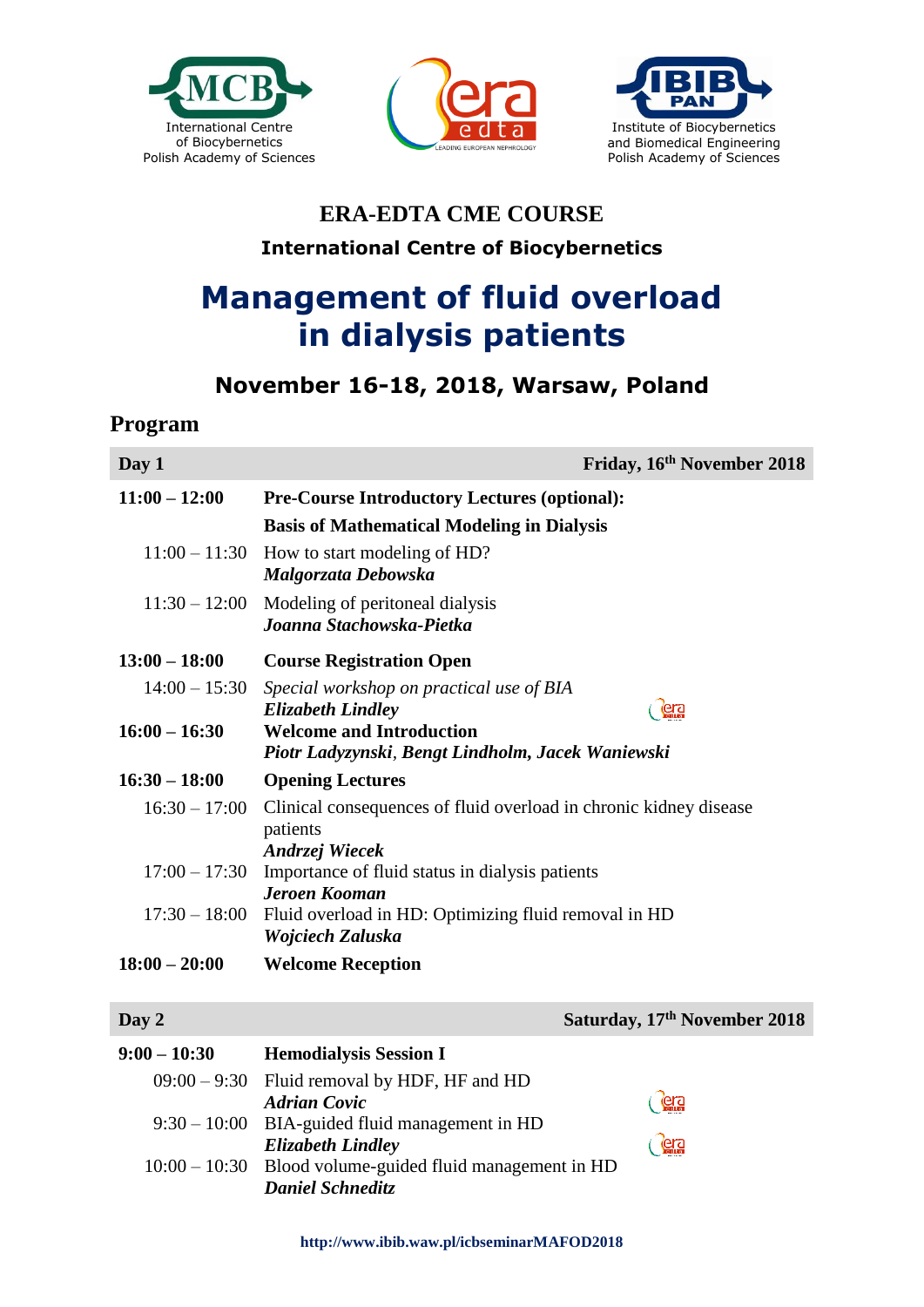| $10:30 - 11:00$ | Meet the teacher combined with coffee break                                                                   |
|-----------------|---------------------------------------------------------------------------------------------------------------|
| $11:00 - 12:30$ | <b>Hemodialysis Session II</b>                                                                                |
|                 | $11:00 - 11:30$ Plasma volume changes in HD                                                                   |
|                 | <b>Daniel Schneditz</b><br>$11:30 - 12:00$ Kinetics of fluid removal in HD<br>Jacek Waniewski                 |
|                 | $12:00 - 12:30$ Fluid overload during more frequent HD<br><b>Ken Leypoldt</b>                                 |
| $12:30 - 14:00$ | Lunch                                                                                                         |
| $14:00 - 15:30$ | <b>Peritoneal Dialysis Session I</b>                                                                          |
|                 | 14:00 - 14:30 Fluid overload in PD: Optimizing fluid removal in PD<br><b>Mark Lambie</b>                      |
| $14:30 - 15:00$ | Optimizing fluid removal in PD: What did we<br>learn from IPOD-PD study                                       |
| $15:00 - 15:30$ | <b>James Heaf</b><br>era<br>Optimizing fluid removal in PD without using bioimpedance<br>Olof Heimbürger      |
| $15:30 - 16:00$ | Meet the teacher combined with coffee break                                                                   |
| $16:00 - 17:30$ | Other fluid overload conditions: CKD pre-dialysis, AKI and HF                                                 |
| $16:00 - 16:30$ | Managing fluid overload in CKD-5ND patients<br>Olof Heimbürger                                                |
|                 | 16:30 – 17:00 Managing fluid overload in AKI and renal failure patients using CRRT<br>Jorge Echeverri         |
|                 | 17:00 - 17:30 Managing fluid overload by dialytic therapies<br>in heart failure                               |
|                 | <b>Adrian Covic</b><br><u>era</u>                                                                             |
| Day 3           | Sunday, 18th November 2018                                                                                    |
| $08:30 - 10:30$ | Posters, meet the expert session, hands-on BIA and coffee/tea                                                 |
| $08:30 - 9:30$  | Informal discussions on the topic with expert of your choice                                                  |
|                 | PD: Martin Wilkie, Mark Lambie, Olof Heimbürger, James Heaf<br>Carl Öberg, Bengt Lindholm, Raymond Krediet    |
|                 | HD: Daniel Schneditz, Adrian Covic <sup>(272</sup> , Jeroen Kooman, Wojciech                                  |
|                 | Zaluska, Elizabeth Lindley <sup>(erg</sup> , James Tattersall, Ken Leypoldt                                   |
|                 | Pre-dialysis, AKI and CRRT: Olof Heimbürger, Adrian Covic<br>Jorge Echeverri                                  |
| $09:30 - 10:30$ | Bioimpedance – Hands on session<br><b>era</b><br><b>Elizabeth Lindley</b>                                     |
| $10:30 - 11:00$ | Meet the teacher combined with coffee break                                                                   |
| $11:00 - 12:30$ | <b>Peritoneal Dialysis Session II</b>                                                                         |
| $11:00 - 11:30$ | Sodium and fluid removal in PD                                                                                |
| $11:30 - 12:00$ | <b>Raymond Krediet</b><br>Managing fluid overload in PD: Clinical aspects<br><b>James Heaf</b><br><b>lera</b> |
| $12:00 - 12:30$ | Fluid assessment in PD: Is there is still a place for clinical acumen?<br><b>Martin Wilkie</b>                |

**http://www.ibib.waw.pl/icbseminarMAFOD2018**